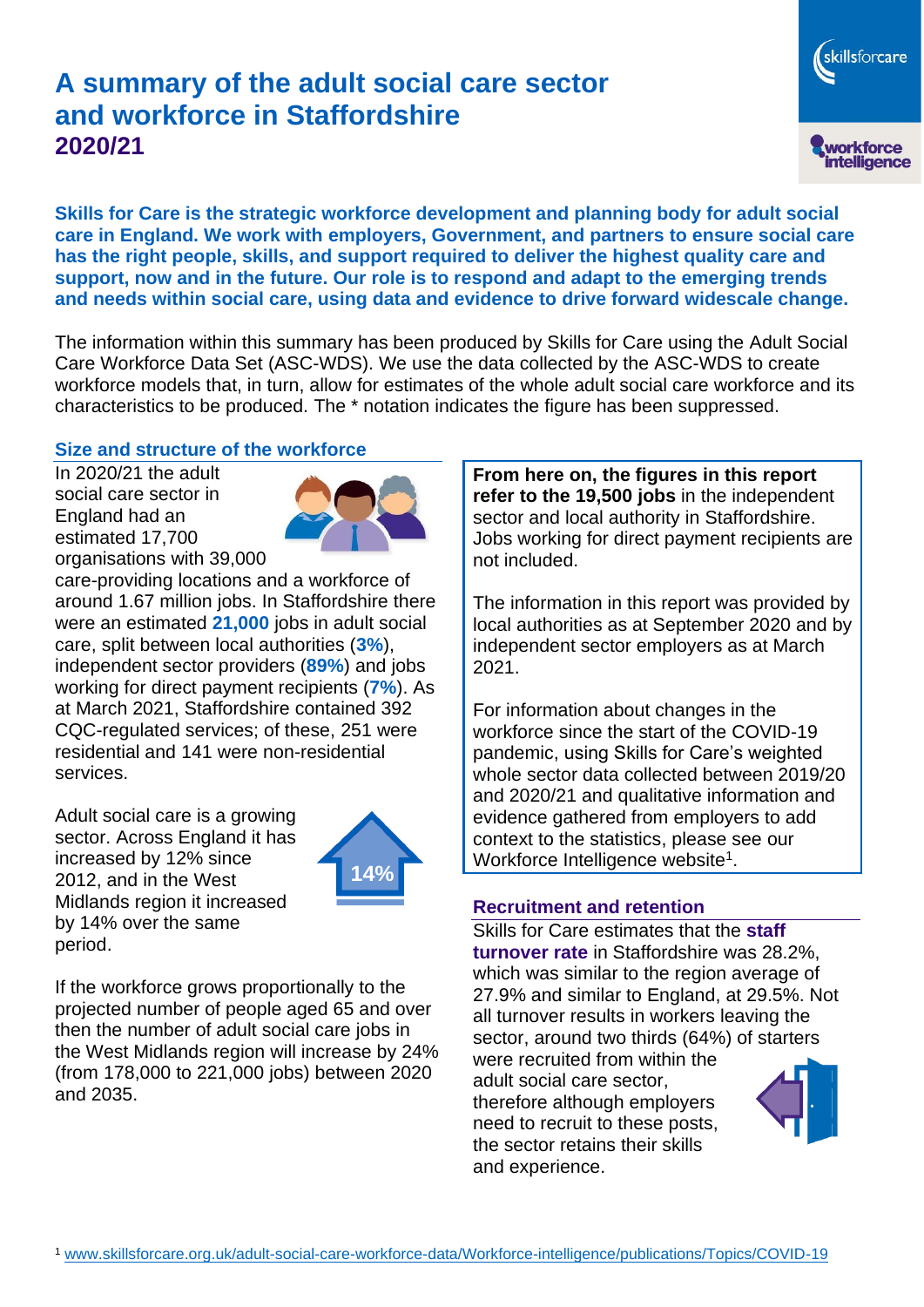Adult social care has an experienced 'core' of workers. Workers in Staffordshire had on average **8.9 years of experience in the sector** and 79% of the workforce had been working in the sector for at least three years.

Using both workforce intelligence evidence and our links with employers and stakeholders across England, we know that recruitment and retention is one of the largest issues faced by employers. We have many resources and tools available to help, for example the 'Values-based recruitment and retention toolkit'<sup>2</sup> and 'Seeing potential: widen your talent pool'. <sup>3</sup> For more information please visit: [www.skillsforcare.org.uk/recruitment-retention](http://www.skillsforcare.org.uk/recruitment-retention)

### **Employment information**

We estimate Staffordshire had **19,500** adult social care jobs employed in the local authority and independent sectors. These included 1,400 managerial roles, 800 regulated professionals, 14,000 direct care (including 12,000 care workers), and 3,000 other-non-care proving roles.

The average number of **sickness days** taken in the last year in Staffordshire was 9.0, (10 in West Midlands and 9.5 across England). With an estimated directly employed workforce of 18,500, this would mean employers in Staffordshire lost approximately **165,000 days to sickness in 2020/21**. In England levels of staff sickness have nearly doubled over the course of the pandemic between 2019/20 and 2020/21, in total around 6 million extra days were lost to sickness than in the year before.

Less than a quarter (18%) of the workforce in Staffordshire were on zero-hours contracts. Around a half (52%) of the workforce usually worked full-time hours and 48% were parttime.

## **Chart 1. Proportion of workers on zero hours contracts by area**

**England** West Midlands **Staffordshire** 



## **Workforce demographics**

The majority (87%) of the workforce in Staffordshire were female, and the average age was 43.1 years old. Workers aged



24 and under made up 10% of the workforce and workers aged over 55 represented 26%. Given this age profile approximately 4,900 people will be reaching retirement age in the next 10 years.

Nationality varied by region, in England 83% of the workforce identified as British, while in the West Midlands region this was 87%. An estimated 93% of the workforce in Staffordshire identified as British, 3% identified as of an EU nationality and 4% a non-EU nationality, therefore there was a similar reliance on EU and non-EU workers.

### **Pay**



Table 1 shows the full-time equivalent annual or hourly pay rate of selected job roles in Staffordshire (area), West Midlands (region) and England.

All figures represent the independent sector as at March 2021, except social workers which represent the local authority sector as at September 2020. At the time of analysis, the National Living Wage was £8.72.

#### **Table 1. Average pay rate of selected job roles by area**

|                                 | <b>England</b> | <b>Region</b> | Area    |
|---------------------------------|----------------|---------------|---------|
| Full-time equivalent annual pay |                |               |         |
| Social Worker <sup>t</sup>      | £37,100        | £36,400       | £36,800 |
| Registered nurse                | £33,600        | £33,300       | £33,000 |
| Hourly pay                      |                |               |         |
| National Living<br>Wage         | £8.72          | £8.72         | £8.72   |
| Senior care worker              | £10.00         | £9.80         | £9.50   |
| Care worker                     | £9.29          | £9.11         | £9.04   |
| Support and<br>outreach         | £9.53          | £9.35         | £9.05   |

†Local authority social workers only.

Please note that pay varies by sector, with local authority pay generally being higher than independent sector pay.

[www.skillsforcare.org.uk/vba](http://www.skillsforcare.org.uk/vba)